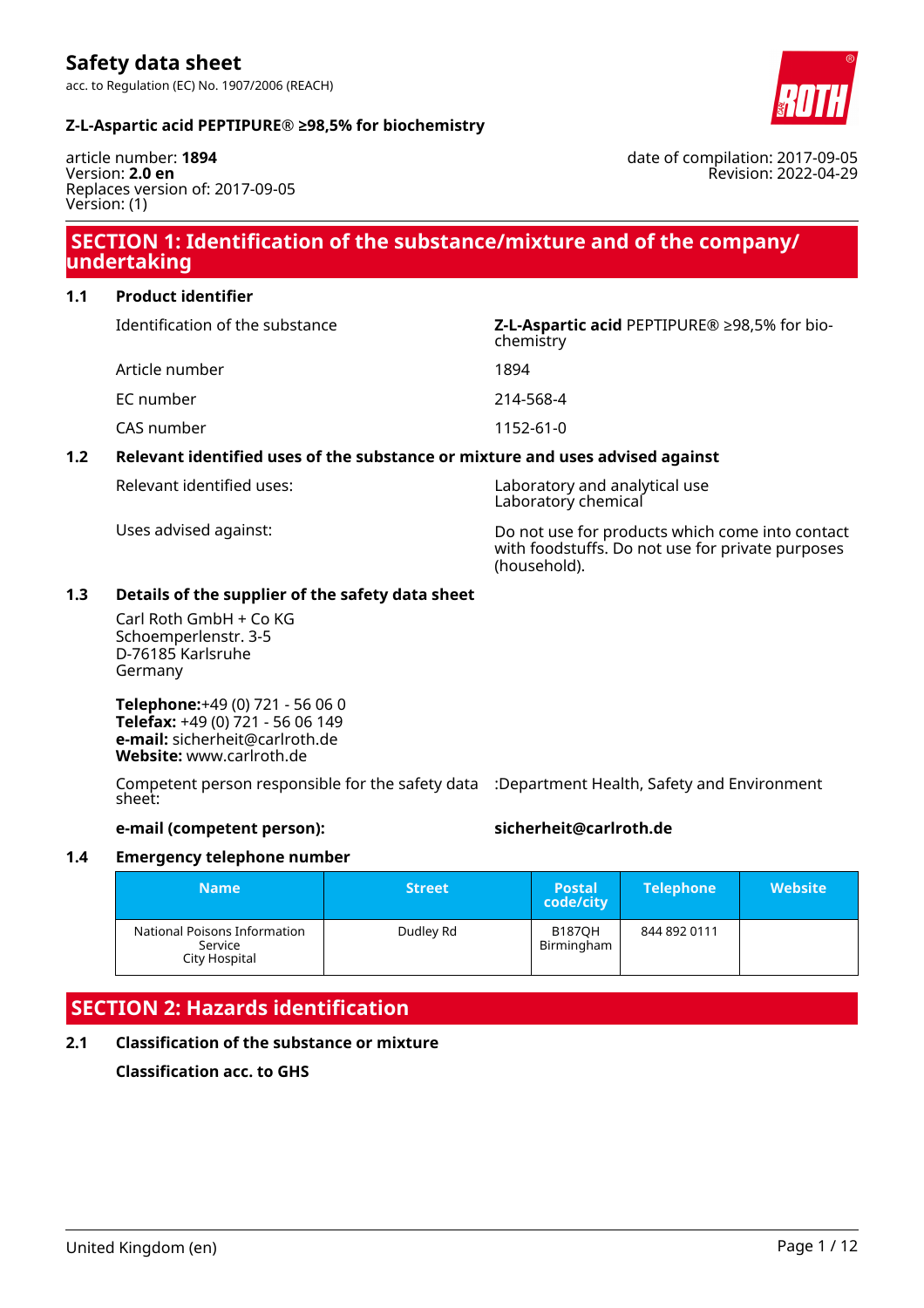acc. to Regulation (EC) No. 1907/2006 (REACH)



### **Z-L-Aspartic acid PEPTIPURE® ≥98,5% for biochemistry**

article number: **1894**

| <b>Section</b> | <b>Hazard class</b>                                                                  | Cat-<br>egory | <b>Hazard class and</b><br>category | <b>Hazard</b><br>statement |
|----------------|--------------------------------------------------------------------------------------|---------------|-------------------------------------|----------------------------|
| 3.2            | Skin corrosion/irritation                                                            |               | Skin Irrit, 2                       | H315                       |
| 3.3            | Serious eye damage/eye irritation                                                    |               | Eye Irrit. 2                        | H319                       |
| 3.8R           | Specific target organ toxicity - single exposure (respirat-<br>ory tract irritation) |               | STOT SE3                            | H335                       |

For full text of abbreviations: see SECTION 16

#### **2.2 Label elements**

#### **Labelling**

| <b>Signal word</b> | Warning |
|--------------------|---------|
| <b>Pictograms</b>  |         |
| GHS07              |         |

#### **Hazard statements**

| H315 | Causes skin irritation           |
|------|----------------------------------|
| H319 | Causes serious eye irritation    |
| H335 | May cause respiratory irritation |

#### **Precautionary statements**

#### **Precautionary statements - prevention**

P280 Wear protective gloves/eye protection

#### **Precautionary statements - response**

| P302+P352      | IF ON SKIN: Wash with plenty of water                                       |
|----------------|-----------------------------------------------------------------------------|
| P305+P351+P338 | IF IN EYES: Rinse cautiously with water for several minutes. Remove contact |
|                | lenses, if present and easy to do. Continue rinsing                         |
| P332+P313      | If skin irritation occurs: Get medical advice/attention                     |
| P337+P313      | If eye irritation persists: Get medical advice/attention                    |

#### **2.3 Other hazards**

#### **Results of PBT and vPvB assessment**

According to the results of its assessment, this substance is not a PBT or a vPvB.

### **SECTION 3: Composition/information on ingredients**

#### **3.1 Substances**

| Name of substance | Z-L-Aspartic acid  |
|-------------------|--------------------|
| Molecular formula | $C_{12}H_{13}NO_6$ |
| Molar mass        | 267,2 $9/_{mol}$   |
| CAS No            | $1152 - 61 - 0$    |
| EC No             | 214-568-4          |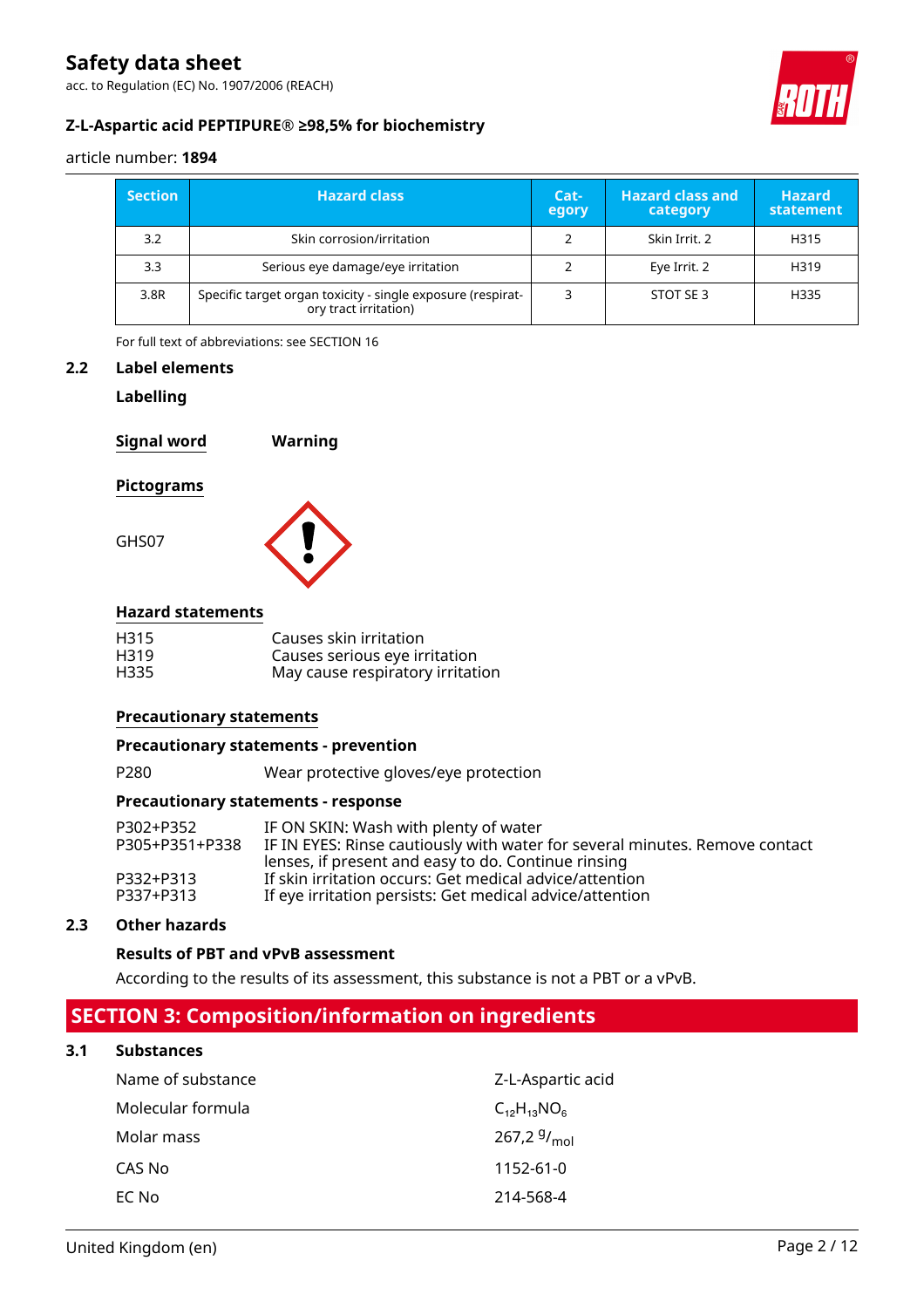acc. to Regulation (EC) No. 1907/2006 (REACH)

#### **Z-L-Aspartic acid PEPTIPURE® ≥98,5% for biochemistry**



article number: **1894**

### **SECTION 4: First aid measures**

#### **4.1 Description of first aid measures**



#### **General notes**

Take off contaminated clothing.

#### **Following inhalation**

Provide fresh air. In all cases of doubt, or when symptoms persist, seek medical advice.

#### **Following skin contact**

Rinse skin with water/shower. In case of skin irritation, consult a physician.

#### **Following eye contact**

Irrigate copiously with clean, fresh water for at least 10 minutes, holding the eyelids apart. In case of eye irritation consult an ophthalmologist.

#### **Following ingestion**

Rinse mouth. Call a doctor if you feel unwell.

## **4.2 Most important symptoms and effects, both acute and delayed**

#### Irritation, Cough, Dyspnoea

**4.3 Indication of any immediate medical attention and special treatment needed** none

### **SECTION 5: Firefighting measures**

#### **5.1 Extinguishing media**



#### **Suitable extinguishing media**

co-ordinate firefighting measures to the fire surroundings water, foam, dry extinguishing powder, ABC-powder

#### **Unsuitable extinguishing media**

water jet

#### **5.2 Special hazards arising from the substance or mixture**

Combustible.

#### **Hazardous combustion products**

In case of fire may be liberated: Nitrogen oxides (NOx), Carbon monoxide (CO), Carbon dioxide (CO₂)

#### **5.3 Advice for firefighters**

In case of fire and/or explosion do not breathe fumes. Fight fire with normal precautions from a reasonable distance. Wear self-contained breathing apparatus.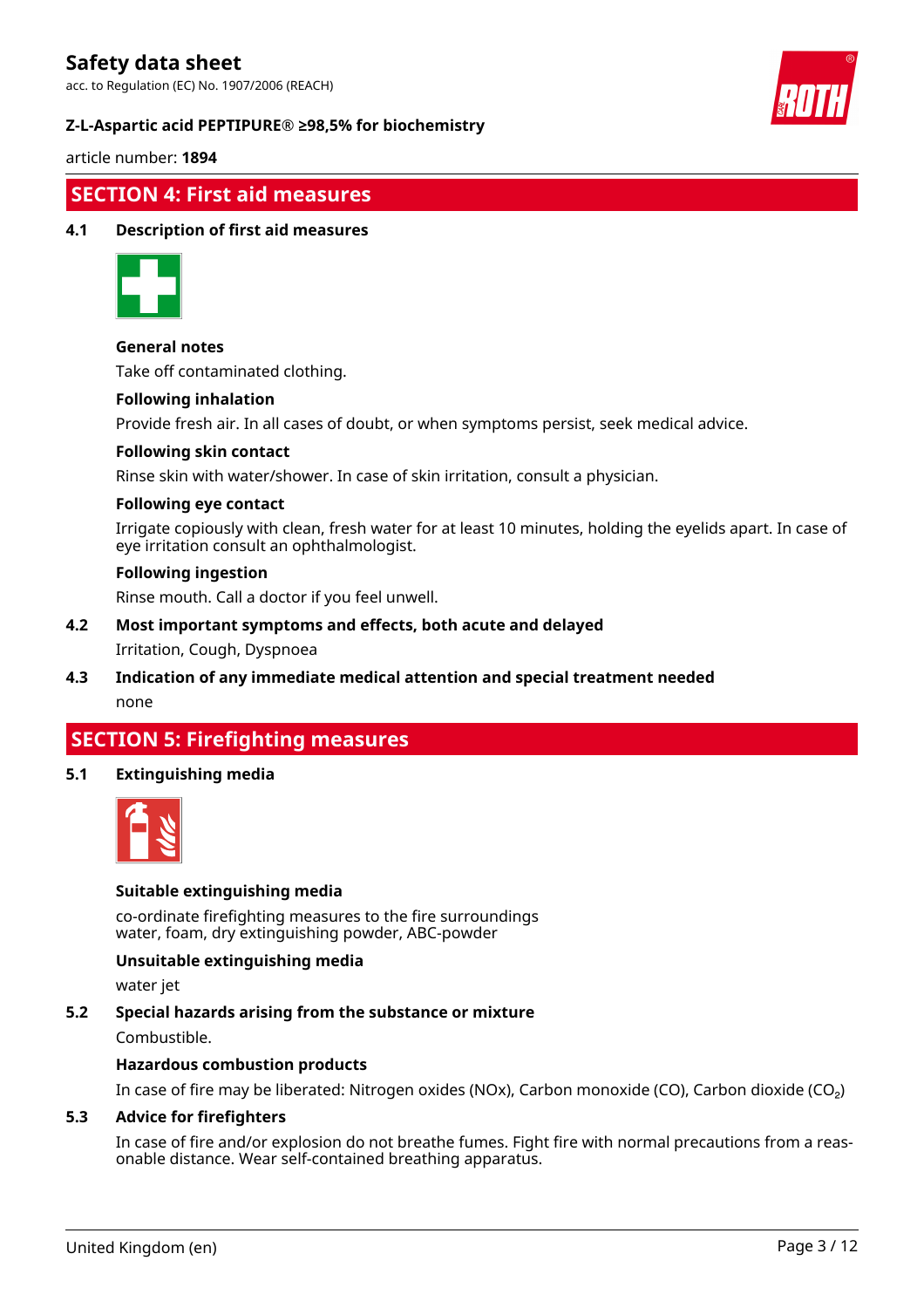acc. to Regulation (EC) No. 1907/2006 (REACH)

#### **Z-L-Aspartic acid PEPTIPURE® ≥98,5% for biochemistry**



article number: **1894**

### **SECTION 6: Accidental release measures**

**6.1 Personal precautions, protective equipment and emergency procedures**



#### **For non-emergency personnel**

Avoid contact with skin, eyes and clothes. Do not breathe dust.

**6.2 Environmental precautions**

Keep away from drains, surface and ground water.

### **6.3 Methods and material for containment and cleaning up**

#### **Advice on how to contain a spill**

Covering of drains. Take up mechanically.

#### **Advice on how to clean up a spill**

Take up mechanically. Control of dust.

#### **Other information relating to spills and releases**

Place in appropriate containers for disposal. Ventilate affected area.

#### **6.4 Reference to other sections**

Hazardous combustion products: see section 5. Personal protective equipment: see section 8. Incompatible materials: see section 10. Disposal considerations: see section 13.

### **SECTION 7: Handling and storage**

#### **7.1 Precautions for safe handling**

Provision of sufficient ventilation. Avoid dust formation.

#### **Advice on general occupational hygiene**

Wash hands before breaks and after work. Keep away from food, drink and animal feedingstuffs.

#### **7.2 Conditions for safe storage, including any incompatibilities**

Store in a dry place.

#### **Incompatible substances or mixtures**

Observe hints for combined storage.

#### **Consideration of other advice:**

**Specific designs for storage rooms or vessels** Recommended storage temperature: 15 – 25 °C

#### **7.3 Specific end use(s)**

No information available.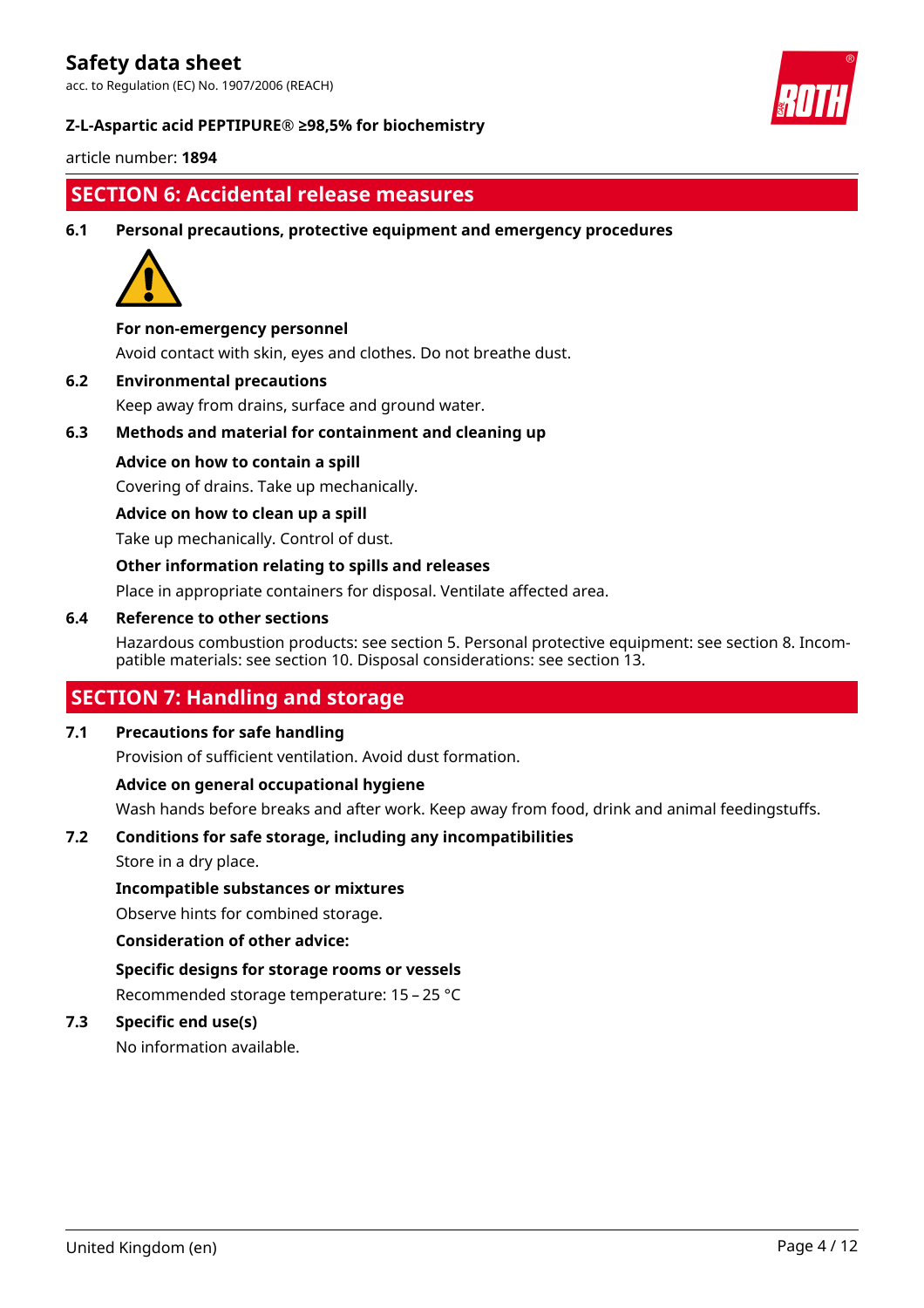acc. to Regulation (EC) No. 1907/2006 (REACH)

#### **Z-L-Aspartic acid PEPTIPURE® ≥98,5% for biochemistry**



article number: **1894**

### **SECTION 8: Exposure controls/personal protection**

**8.1 Control parameters**

#### **National limit values**

#### **Occupational exposure limit values (Workplace Exposure Limits)**

This information is not available.

#### **8.2 Exposure controls**

#### **Individual protection measures (personal protective equipment)**

#### **Eye/face protection**



Use safety goggle with side protection.

#### **Skin protection**



#### **• hand protection**

Wear suitable gloves. Chemical protection gloves are suitable, which are tested according to EN 374. For special purposes, it is recommended to check the resistance to chemicals of the protective gloves mentioned above together with the supplier of these gloves. The times are approximate values from measurements at 22 ° C and permanent contact. Increased temperatures due to heated substances, body heat etc. and a reduction of the effective layer thickness by stretching can lead to a considerable reduction of the breakthrough time. If in doubt, contact manufacturer. At an approx. 1.5 times larger / smaller layer thickness, the respective breakthrough time is doubled / halved. The data apply only to the pure substance. When transferred to substance mixtures, they may only be considered as a guide.

#### **• type of material**

NBR (Nitrile rubber)

#### **• material thickness**

>0,11 mm

#### **• breakthrough times of the glove material**

>480 minutes (permeation: level 6)

#### **• other protection measures**

Take recovery periods for skin regeneration. Preventive skin protection (barrier creams/ointments) is recommended.

#### **Respiratory protection**



Respiratory protection necessary at: Dust formation. Particulate filter device (EN 143). P2 (filters at least 94 % of airborne particles, colour code: White).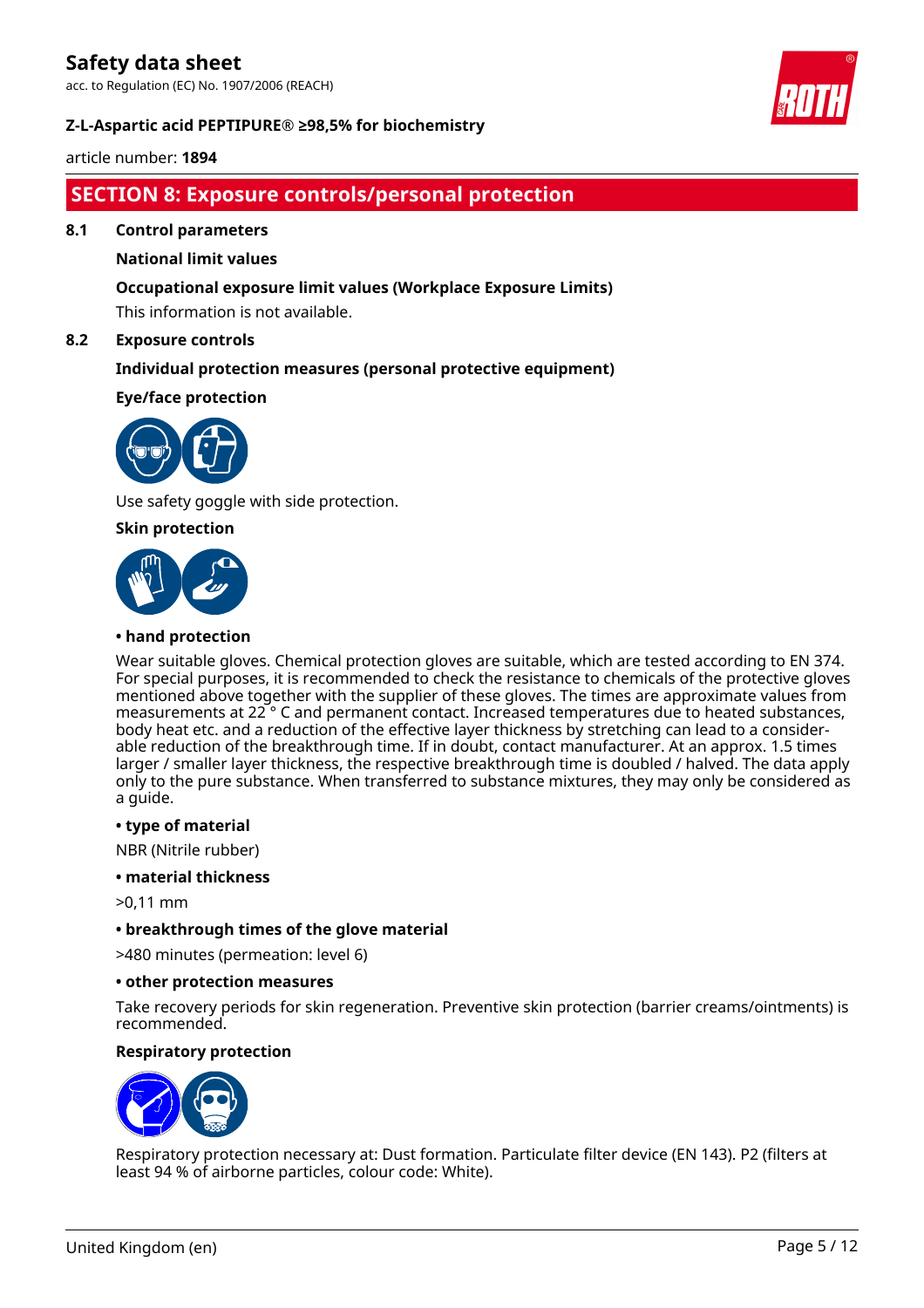acc. to Regulation (EC) No. 1907/2006 (REACH)

#### **Z-L-Aspartic acid PEPTIPURE® ≥98,5% for biochemistry**

article number: **1894**

#### **Environmental exposure controls**

Keep away from drains, surface and ground water.

### **SECTION 9: Physical and chemical properties**

#### **9.1 Information on basic physical and chemical properties**

| Physical state                                              | solid                                                          |
|-------------------------------------------------------------|----------------------------------------------------------------|
| Form                                                        | powder                                                         |
| Colour                                                      | not determined                                                 |
| Odour                                                       | characteristic                                                 |
| Melting point/freezing point                                | $115 - 120 °C$                                                 |
| Boiling point or initial boiling point and boiling<br>range | not determined                                                 |
| Flammability                                                | this material is combustible, but will not ignite<br>readily   |
| Lower and upper explosion limit                             | not determined                                                 |
| Flash point                                                 | not applicable                                                 |
| Auto-ignition temperature                                   | not determined                                                 |
| Decomposition temperature                                   | not relevant                                                   |
| pH (value)                                                  | not applicable                                                 |
| Kinematic viscosity                                         | not relevant                                                   |
| Solubility(ies)                                             |                                                                |
| Water solubility                                            | not determined                                                 |
| Partition coefficient                                       |                                                                |
| Partition coefficient n-octanol/water (log value):          | this information is not available                              |
|                                                             |                                                                |
| Vapour pressure                                             | not determined                                                 |
| Density and/or relative density                             |                                                                |
| Density                                                     | not determined                                                 |
| Relative vapour density                                     | information on this property is not available                  |
|                                                             |                                                                |
| Particle characteristics                                    | No data available.                                             |
| Other safety parameters                                     |                                                                |
| Oxidising properties                                        | none                                                           |
| <b>Other information</b>                                    |                                                                |
| Information with regard to physical hazard<br>classes:      | hazard classes acc. to GHS<br>(physical hazards): not relevant |

**9.2**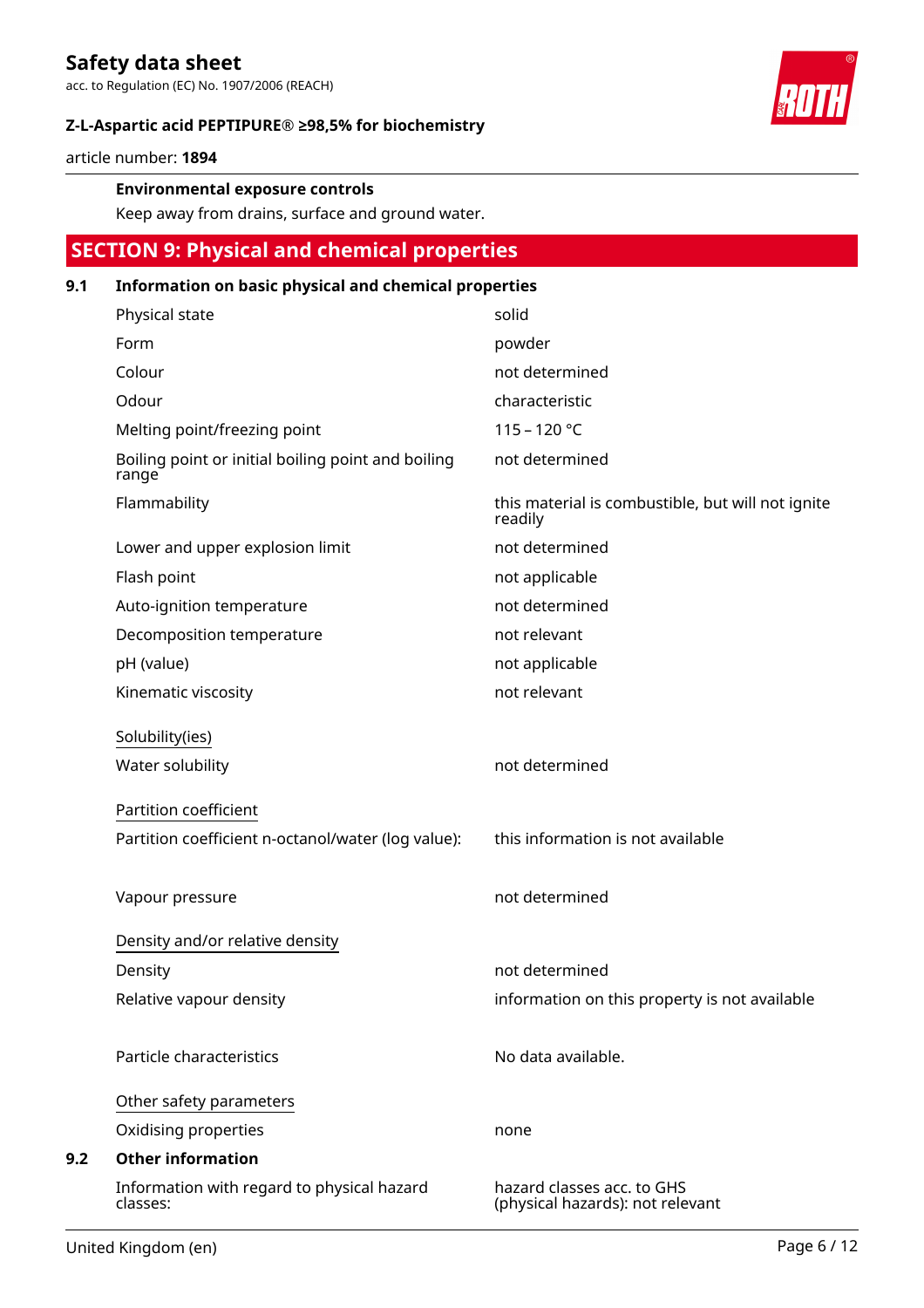acc. to Regulation (EC) No. 1907/2006 (REACH)





#### **Z-L-Aspartic acid PEPTIPURE® ≥98,5% for biochemistry**

#### article number: **1894**

Other safety characteristics: There is no additional information.

### **SECTION 10: Stability and reactivity**

### **10.1 Reactivity**

The product in the delivered form is not dust explosion capable; the enrichment of fine dust however leads to the danger of dust explosion.

#### **10.2 Chemical stability**

The material is stable under normal ambient and anticipated storage and handling conditions of temperature and pressure.

#### **10.3 Possibility of hazardous reactions**

**Violent reaction with:** strong oxidiser

#### **10.4 Conditions to avoid**

There are no specific conditions known which have to be avoided.

#### **10.5 Incompatible materials**

There is no additional information.

#### **10.6 Hazardous decomposition products**

Hazardous combustion products: see section 5.

### **SECTION 11: Toxicological information**

#### **11.1 Information on toxicological effects**

#### **Classification acc. to GHS**

#### **Acute toxicity**

Shall not be classified as acutely toxic.

#### **Skin corrosion/irritation**

Causes skin irritation.

#### **Serious eye damage/eye irritation**

Causes serious eye irritation.

#### **Respiratory or skin sensitisation**

Shall not be classified as a respiratory or skin sensitiser.

#### **Germ cell mutagenicity**

Shall not be classified as germ cell mutagenic.

#### **Carcinogenicity**

Shall not be classified as carcinogenic.

#### **Reproductive toxicity**

Shall not be classified as a reproductive toxicant.

#### **Specific target organ toxicity - single exposure**

May cause respiratory irritation.

#### **Specific target organ toxicity - repeated exposure**

Shall not be classified as a specific target organ toxicant (repeated exposure).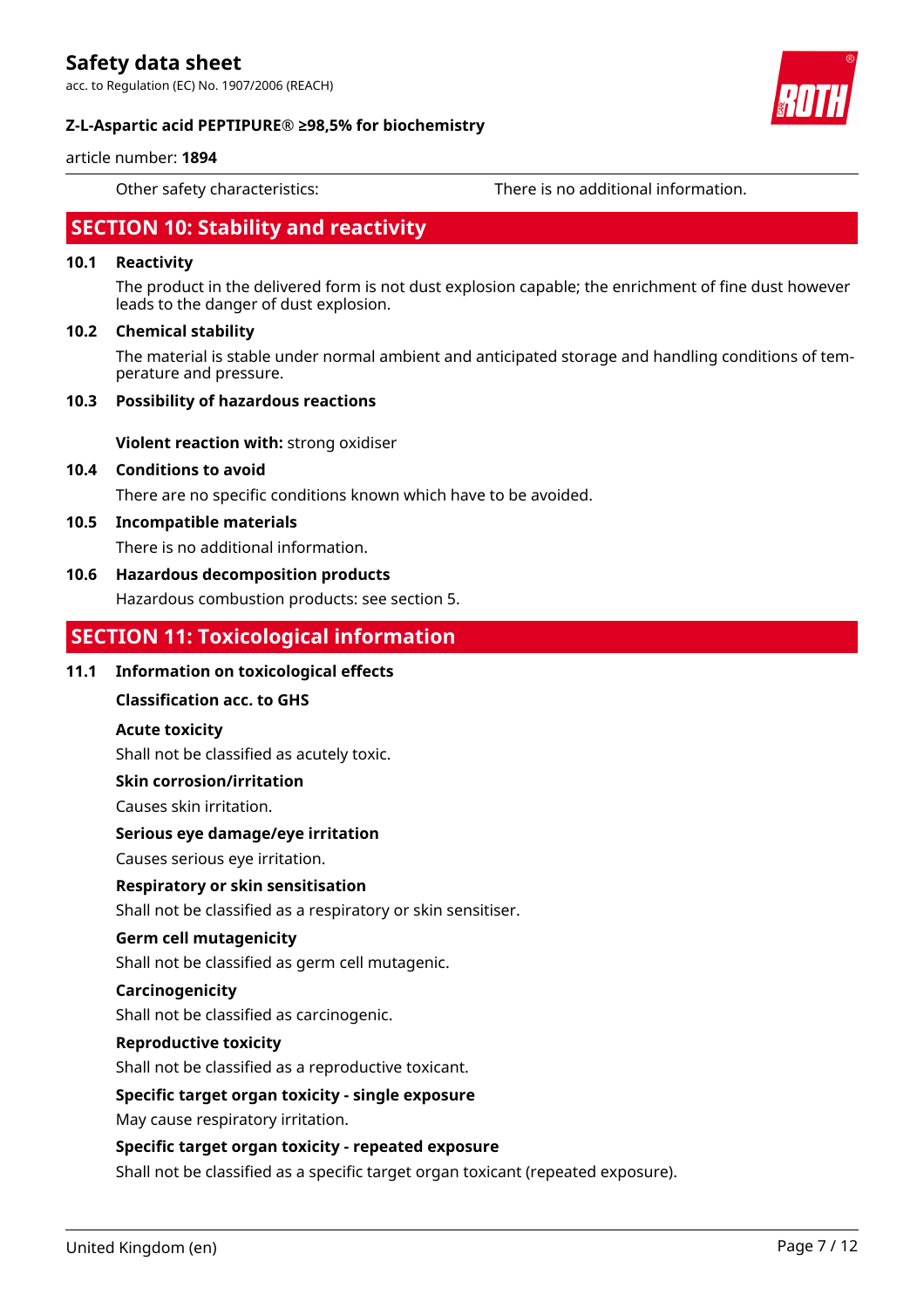acc. to Regulation (EC) No. 1907/2006 (REACH)

#### **Z-L-Aspartic acid PEPTIPURE® ≥98,5% for biochemistry**

article number: **1894**

#### **Aspiration hazard**

Shall not be classified as presenting an aspiration hazard.

#### **Symptoms related to the physical, chemical and toxicological characteristics**

#### **• If swallowed**

Data are not available.

#### **• If in eyes**

Causes serious eye irritation

#### **• If inhaled**

Irritation to respiratory tract, cough, Dyspnoea

#### **• If on skin**

causes skin irritation

#### **• Other information**

none

### **11.2 Endocrine disrupting properties**

Not listed.

#### **11.3 Information on other hazards**

There is no additional information.

### **SECTION 12: Ecological information**

#### **12.1 Toxicity**

Shall not be classified as hazardous to the aquatic environment.

#### **Biodegradation**

Data are not available.

#### **12.2 Process of degradability**

Theoretical Oxygen Demand with nitrification: 1,587 <sup>mg</sup>/<sub>mg</sub> Theoretical Oxygen Demand: 1,377  $_{\text{mg}}^{\text{mg}}$ /<sub>mg</sub> Theoretical Carbon Dioxide: 1,976 mg/mg

#### **12.3 Bioaccumulative potential**

Data are not available.

#### **12.4 Mobility in soil**

Data are not available.

# **12.5 Results of PBT and vPvB assessment**

Data are not available.

#### **12.6 Endocrine disrupting properties** Not listed.

**12.7 Other adverse effects**

Data are not available.

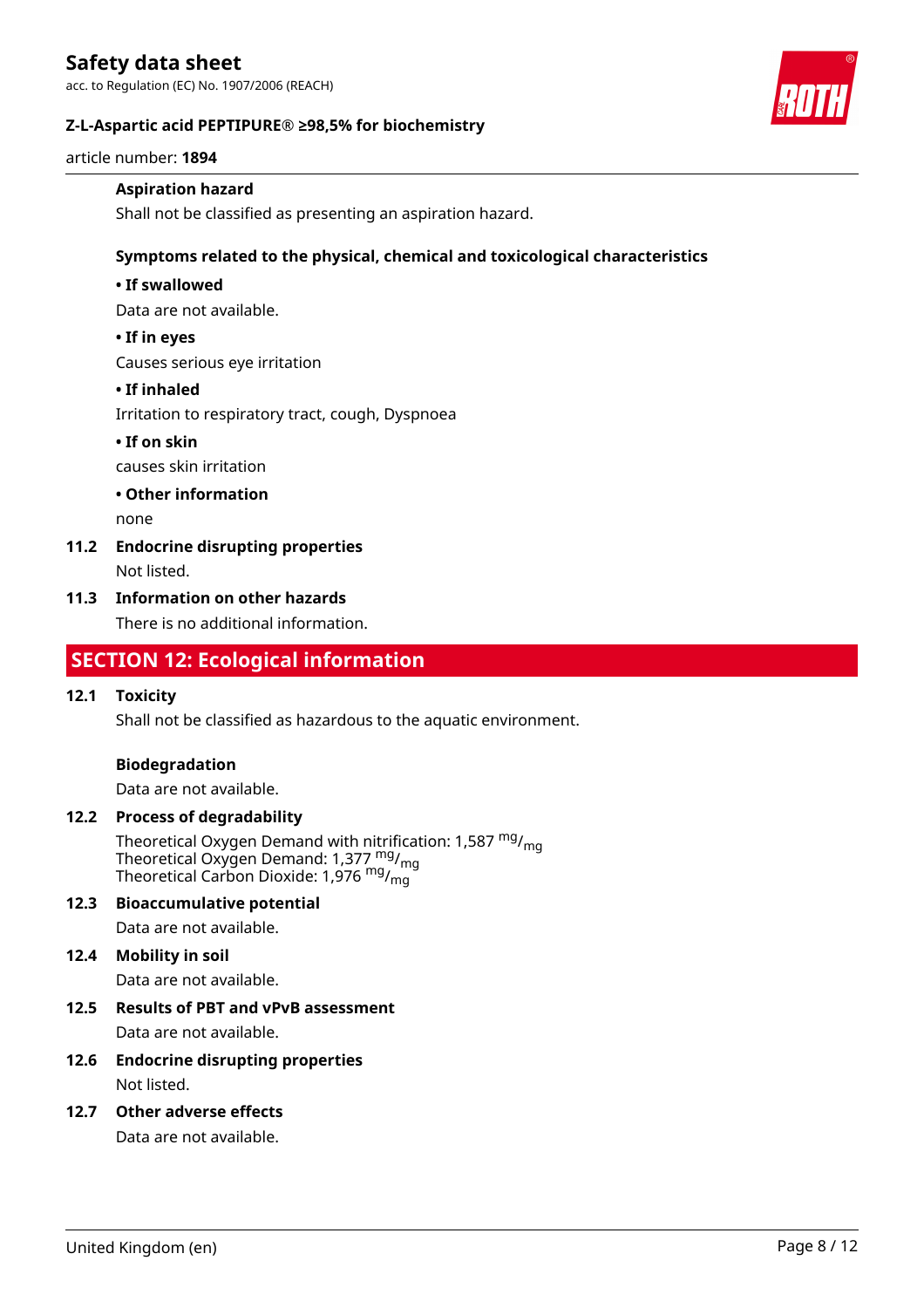acc. to Regulation (EC) No. 1907/2006 (REACH)

#### **Z-L-Aspartic acid PEPTIPURE® ≥98,5% for biochemistry**



article number: **1894**

### **SECTION 13: Disposal considerations**

#### **13.1 Waste treatment methods**



This material and its container must be disposed of as hazardous waste. Dispose of contents/container in accordance with local/regional/national/international regulations.

#### **Sewage disposal-relevant information**

Do not empty into drains.

#### **13.2 Relevant provisions relating to waste**

The allocation of waste identity numbers/waste descriptions must be carried out according to the EEC, specific to the industry and process. Waste catalogue ordinance (Germany).

#### **13.3 Remarks**

Waste shall be separated into the categories that can be handled separately by the local or national waste management facilities. Please consider the relevant national or regional provisions.

### **SECTION 14: Transport information**

- **14.1 UN number or ID number not subject to transport regulations**
- **14.2 UN proper shipping name** not assigned
- **14.3 Transport hazard class(es)** none
- **14.4 Packing group not assigned**
- 
- **14.6 Special precautions for user**

There is no additional information.

#### **14.7 Maritime transport in bulk according to IMO instruments**

The cargo is not intended to be carried in bulk.

#### **14.8 Information for each of the UN Model Regulations**

#### **Transport of dangerous goods by road, rail and inland waterway (ADR/RID/ADN) - Additional information**

Not subject to ADR, RID and ADN.

**International Maritime Dangerous Goods Code (IMDG) - Additional information** Not subject to IMDG.

**International Civil Aviation Organization (ICAO-IATA/DGR) - Additional information** Not subject to ICAO-IATA.

**14.5 Environmental hazards** non-environmentally hazardous acc. to the dangerous goods regulations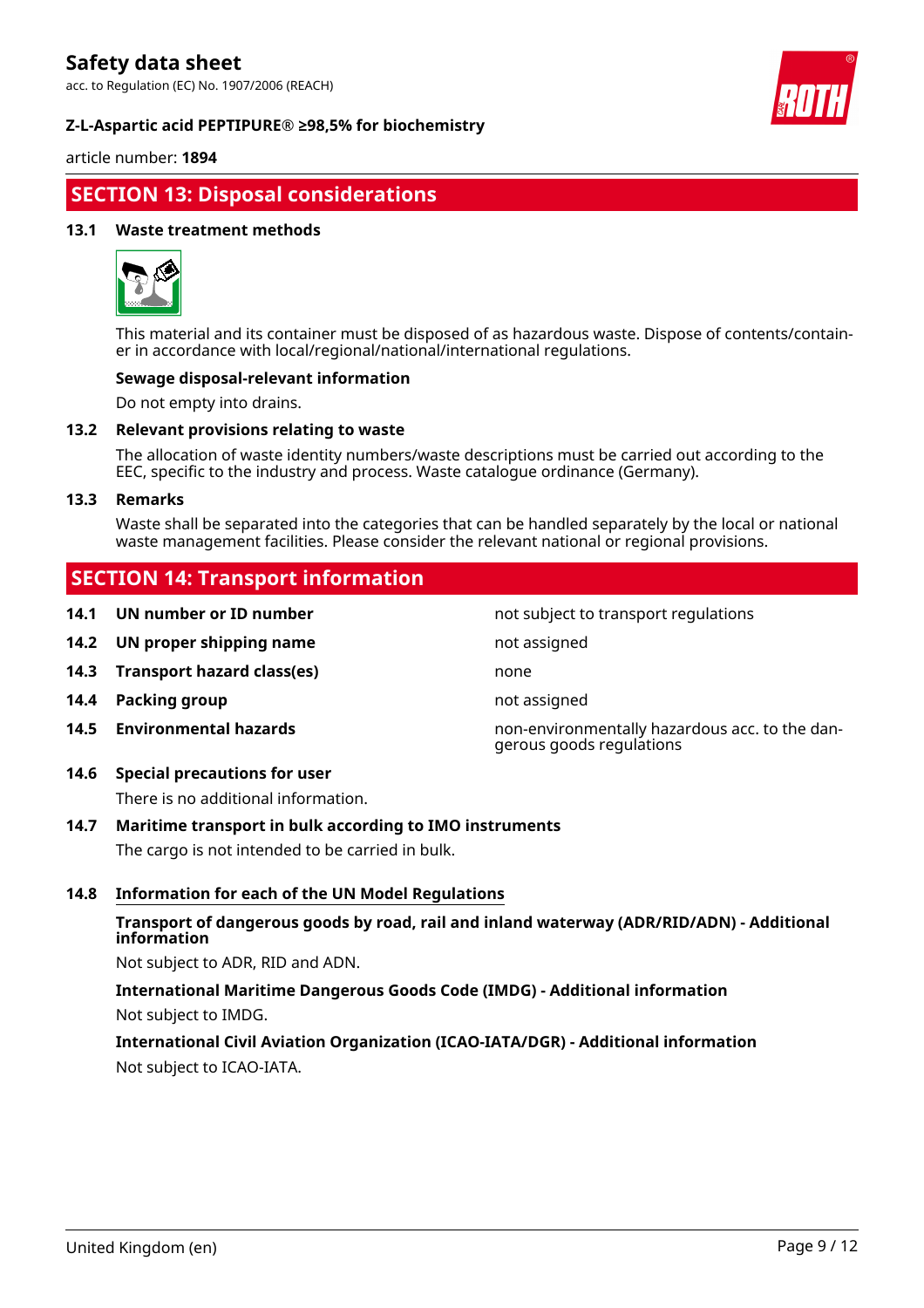acc. to Regulation (EC) No. 1907/2006 (REACH)

#### **Z-L-Aspartic acid PEPTIPURE® ≥98,5% for biochemistry**



#### article number: **1894**

### **SECTION 15: Regulatory information**

#### **15.1 Safety, health and environmental regulations/legislation specific for the substance or mixture**

**Relevant provisions of the European Union (EU)**

#### **Seveso Directive**

|           | 2012/18/EU (Seveso III)                      |                                                                                                   |              |
|-----------|----------------------------------------------|---------------------------------------------------------------------------------------------------|--------------|
| <b>No</b> | <b>Dangerous substance/hazard categories</b> | Qualifying quantity (tonnes) for the application of lower and upper-tier re-<br><b>auirements</b> | <b>Notes</b> |
|           | not assigned                                 |                                                                                                   |              |

#### **Deco-Paint Directive**

| $\overline{\phantom{a}}$<br>.<br>$\mathcal{U}$<br>$-2 - 1 - 1$ | ገ % |
|----------------------------------------------------------------|-----|
|----------------------------------------------------------------|-----|

#### **Industrial Emissions Directive (IED)**

VOC content  $\vert$  0 %

#### **Directive on the restriction of the use of certain hazardous substances in electrical and electronic equipment (RoHS)**

not listed

#### **Regulation concerning the establishment of a European Pollutant Release and Transfer Register (PRTR)**

not listed

#### **Water Framework Directive (WFD)**

not listed

#### **Regulation on the marketing and use of explosives precursors**

not listed

#### **Regulation on drug precursors**

not listed

#### **Regulation on substances that deplete the ozone layer (ODS)**

not listed

#### **Regulation concerning the export and import of hazardous chemicals (PIC)**

not listed

#### **Regulation on persistent organic pollutants (POP)**

not listed

#### **National regulations(GB)**

# **List of substances subject to authorisation (GB REACH, Annex 14) / SVHC - candidate list**

not listed

#### **Restrictions according to GB REACH, Annex 17**

not listed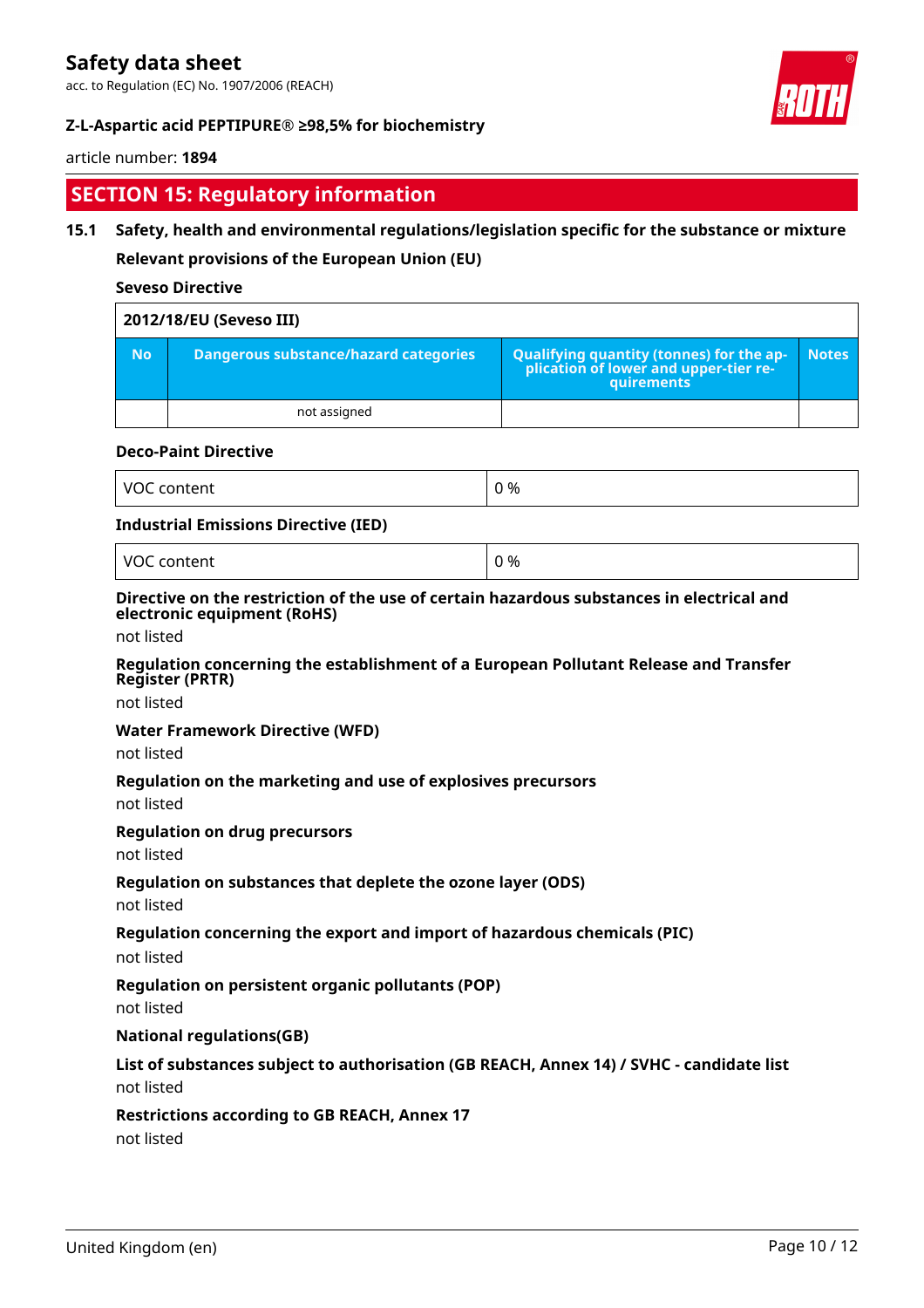acc. to Regulation (EC) No. 1907/2006 (REACH)

#### **Z-L-Aspartic acid PEPTIPURE® ≥98,5% for biochemistry**



article number: **1894**

#### **Other information**

Directive 94/33/EC on the protection of young people at work. Observe employment restrictions under the Maternity Protection Directive (92/85/EEC) for expectant or nursing mothers.

#### **National inventories**

| <b>Country</b> | <b>Inventory</b> | <b>Status</b>       |
|----------------|------------------|---------------------|
| CA             | <b>NDSL</b>      | substance is listed |
| EU             | <b>ECSI</b>      | substance is listed |
| ΙP             | <b>CSCL-ENCS</b> | substance is listed |
| <b>TW</b>      | <b>TCSI</b>      | substance is listed |
| US             | <b>TSCA</b>      | substance is listed |

# **Legend**

CSCL-ENCS List of Existing and New Chemical Substances (CSCL-ENCS)

ECSI EC Substance Inventory (EINECS, ELINCS, NLP)

NDSL Non-domestic Substances List (NDSL)

**TABILET NON-OMBASIC SUBStanceS List (NDSL)<br>TCSI Taiwan Chemical Substance Inventory<br>TSCA Toxic Substance Control Act** 

Toxic Substance Control Act

#### **15.2 Chemical Safety Assessment**

No Chemical Safety Assessment has been carried out for this substance.

### **SECTION 16: Other information**

#### **Indication of changes (revised safety data sheet)**

Alignment to regulation: Restructuring: section 9, section 14

| <b>Section</b> | <b>Former entry (text/value)</b>                                                          | <b>Actual entry (text/value)</b>                                                                                             | Safety-<br>relev-<br>ant |
|----------------|-------------------------------------------------------------------------------------------|------------------------------------------------------------------------------------------------------------------------------|--------------------------|
| 2.1            |                                                                                           | Classification acc. to GHS:<br>change in the listing (table)                                                                 | yes                      |
| 2.2            |                                                                                           | Pictograms:<br>change in the listing (table)                                                                                 | yes                      |
| 2.2            | Labelling of packages where the contents do<br>not exceed 125 ml:<br>Signal word: Warning |                                                                                                                              | yes                      |
| 2.2            |                                                                                           | Labelling of packages where the contents do<br>not exceed 125 ml:<br>change in the listing (table)                           | yes                      |
| 2.2            |                                                                                           | Labelling of packages where the contents do<br>not exceed 125 ml:<br>change in the listing (table)                           | yes                      |
| 2.3            | Other hazards:<br>There is no additional information.                                     | Other hazards                                                                                                                | yes                      |
| 2.3            |                                                                                           | Results of PBT and vPvB assessment:<br>According to the results of its assessment, this<br>substance is not a PBT or a vPvB. | yes                      |